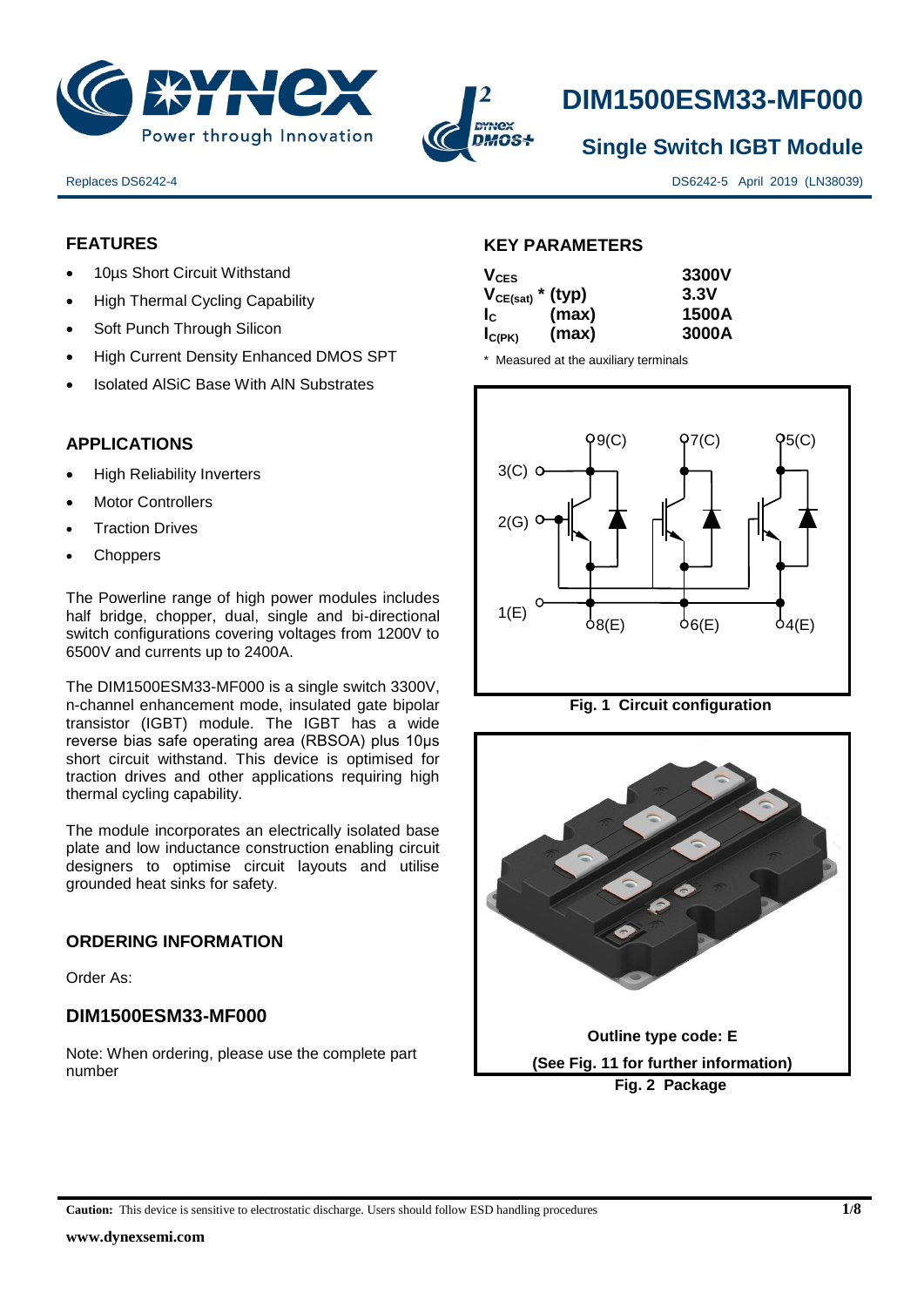#### **ABSOLUTE MAXIMUM RATINGS**

Stresses above those listed under 'Absolute Maximum Ratings' may cause permanent damage to the device. In extreme conditions, as with all semiconductors, this may include potentially hazardous rupture of the package. Appropriate safety precautions should always be followed. Exposure to Absolute Maximum Ratings may affect device reliability.

#### **Tcase = 25°C unless stated otherwise**

| Symbol            | <b>Parameter</b>                  | <b>Test Conditions</b>                                   | Max. | <b>Units</b> |
|-------------------|-----------------------------------|----------------------------------------------------------|------|--------------|
| $V_{CES}$         | Collector-emitter voltage         | $V_{GF} = 0V$                                            | 3300 | V            |
| $V_{\text{GES}}$  | Gate-emitter voltage              |                                                          | ±20  | V            |
| $I_{\rm C}$       | Continuous collector current      | $T_{\text{case}} = 108^{\circ}C$                         | 1500 | A            |
| $I_{C(PK)}$       | Peak collector current            | 1ms, $T_{\text{case}} = 136^{\circ}$ C                   | 3000 | A            |
| $P_{max}$         | Max. transistor power dissipation | $T_{\text{case}} = 25^{\circ}C$ , $T_i = 150^{\circ}C$   | 17.9 | kW           |
| $I^2t$            | Diode $I^2t$ value                | $V_R = 0$ , $t_p = 10$ ms, $T_i = 150^{\circ}$ C         | 720  | $kA^2s$      |
| V <sub>isol</sub> | Isolation voltage - per module    | Commoned terminals to base plate.<br>AC RMS, 1 min, 50Hz | 6000 | V            |
| $Q_{PD}$          | Partial discharge - per module    | IEC1287, $V_1 = 3500V$ , $V_2 = 2600V$ , 50Hz RMS        | 10   | рC           |

#### **THERMAL AND MECHANICAL RATINGS**

| Internal insulation material:     | AIN              |
|-----------------------------------|------------------|
| Baseplate material:               | <b>AISiC</b>     |
| Creepage distance:                | 33mm             |
| Clearance:                        | 20 <sub>mm</sub> |
| CTI (Comparative Tracking Index): | >600             |

| Symbol                                            | <b>Parameter</b>                                      | <b>Test Conditions</b>                        | Min | Typ.           | Max | <b>Units</b>    |
|---------------------------------------------------|-------------------------------------------------------|-----------------------------------------------|-----|----------------|-----|-----------------|
| $R_{th(j-c)}$                                     | Thermal resistance – transistor                       | Continuous dissipation -<br>junction to case  |     |                | 7   | °C/kW           |
| $R_{th(i-c)}$                                     | Thermal resistance - diode                            | Continuous dissipation -<br>junction to case  |     |                | 12  | °C/kW           |
| $R_{th(c-h)}$                                     | Thermal resistance -<br>case to heatsink (per module) | Mounting torque 5Nm<br>(with mounting grease) | ٠   |                | 6   | °C/kW           |
| $\mathsf{T}_{\mathsf{i}}$<br>Junction temperature |                                                       | Transistor                                    |     | $\blacksquare$ | 150 | $^{\circ}C$     |
|                                                   |                                                       | Diode                                         | ٠   |                | 150 | $\rm ^{\circ}C$ |
| ${\mathsf T}_{\text{stg}}$                        | Storage temperature range                             | $\overline{\phantom{a}}$                      | -40 | $\blacksquare$ | 150 | $^{\circ}C$     |
|                                                   |                                                       | Mounting - M6                                 |     |                | 5   | <b>Nm</b>       |
|                                                   | Screw torque                                          | Electrical connections - M4                   |     |                | 2   | Nm              |
|                                                   |                                                       | Electrical connections - M8                   |     |                | 10  | Nm              |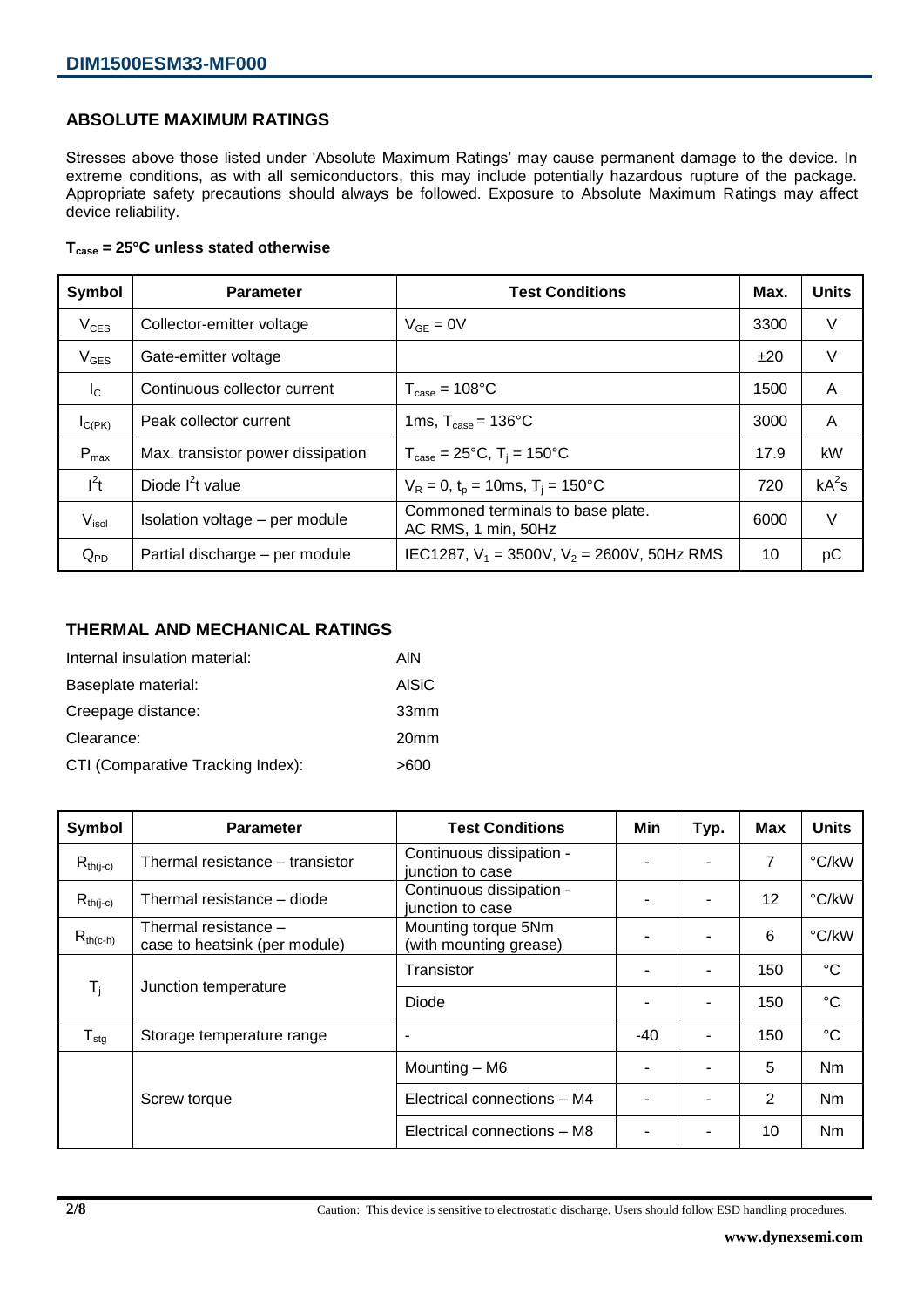# **ELECTRICAL CHARACTERISTICS**

#### **Tcase = 25°C unless stated otherwise.**

| <b>Symbol</b>      | <b>Parameter</b>                        | <b>Test Conditions</b>                                                                                                                                 | Min | <b>Typ</b> | <b>Max</b> | <b>Units</b> |
|--------------------|-----------------------------------------|--------------------------------------------------------------------------------------------------------------------------------------------------------|-----|------------|------------|--------------|
|                    |                                         | $V_{GE} = 0V$ , $V_{CE} = V_{CES}$                                                                                                                     |     |            | 5          | mA           |
| $I_{\text{CES}}$   | Collector cut-off current               | $V_{GE}$ = 0V, $V_{CE}$ = $V_{CES}$ , $T_{case}$ = 125°C                                                                                               |     |            | 90         | mA           |
|                    |                                         | $V_{GF} = 0V$ , $V_{CF} = V_{CES}$ , $T_{case} = 150^{\circ}C$                                                                                         |     |            | 150        | mA           |
| $I_{\text{GES}}$   | Gate leakage current                    | $V_{GE} = \pm 20V$ , $V_{CE} = 0V$                                                                                                                     |     |            | 1          | μA           |
| $V_{GE(TH)}$       | Gate threshold voltage                  | $I_{C} = 120mA, V_{GE} = V_{CE}$                                                                                                                       |     | 6.0        |            | $\vee$       |
|                    |                                         | $V_{GE}$ = 15V, $I_c$ = 1500A                                                                                                                          |     | 3.3        |            | V            |
| $V_{CE(sat)}$      | Collector-emitter<br>saturation voltage | $V_{GE}$ = 15V, $I_C$ = 1500A, $T_i$ = 125°C                                                                                                           |     |            |            | $\vee$       |
|                    |                                         | $V_{GE}$ = 15V, I <sub>C</sub> = 1500A, T <sub>i</sub> = 150°C                                                                                         |     | 4.0        |            | V            |
| $I_F$              | Diode forward current                   | DC                                                                                                                                                     |     | 1500       |            | A            |
| $I_{FM}$           | Diode maximum forward current           | $t_p = 1ms$                                                                                                                                            |     | 3000       |            | A            |
|                    | Diode forward voltage                   | $I_F = 1500A$                                                                                                                                          |     | 1.8        |            | V            |
| $V_F$              |                                         | $I_F = 1500A$ , $T_i = 125^{\circ}C$                                                                                                                   |     | 1.9        |            | $\vee$       |
|                    |                                         | $I_F = 1500A$ , $T_i = 150^{\circ}C$                                                                                                                   |     | 1.9        |            | $\vee$       |
| $C_{\text{ies}}$   | Input capacitance                       | $V_{CE} = 25V$ , $V_{GE} = 0V$ , f = 100kHz                                                                                                            |     | 140        |            | nF           |
| $Q_q$              | Gate charge                             | ±15V                                                                                                                                                   |     | 13         |            | $\mu$ C      |
| $C_{res}$          | Reverse transfer capacitance            | $V_{CE} = 25V$ , $V_{GE} = 0V$ , f = 100kHz                                                                                                            |     | 4.5        |            | nF           |
| $L_M$              | Module inductance                       |                                                                                                                                                        |     | 6          |            | nH           |
| $R_{INT}$          | Internal transistor resistance          |                                                                                                                                                        |     | 70         |            | $\mu\Omega$  |
| SC <sub>Data</sub> | Short circuit current, I <sub>SC</sub>  | $T_i = 150^{\circ}C$ , $V_{CC} = 2500V$<br>$t_p \le 10 \mu s$ , $V_{GE} \le 15V$<br>$V_{CE \text{ (max)}} = V_{CES} - L^* \times dl/dt$<br>IEC 60747-9 |     | 6000       |            | A            |

# **Note:**

L is the circuit inductance  $+ L_M$ 

**Caution:** This device is sensitive to electrostatic discharge. Users should follow ESD handling procedures **3/8**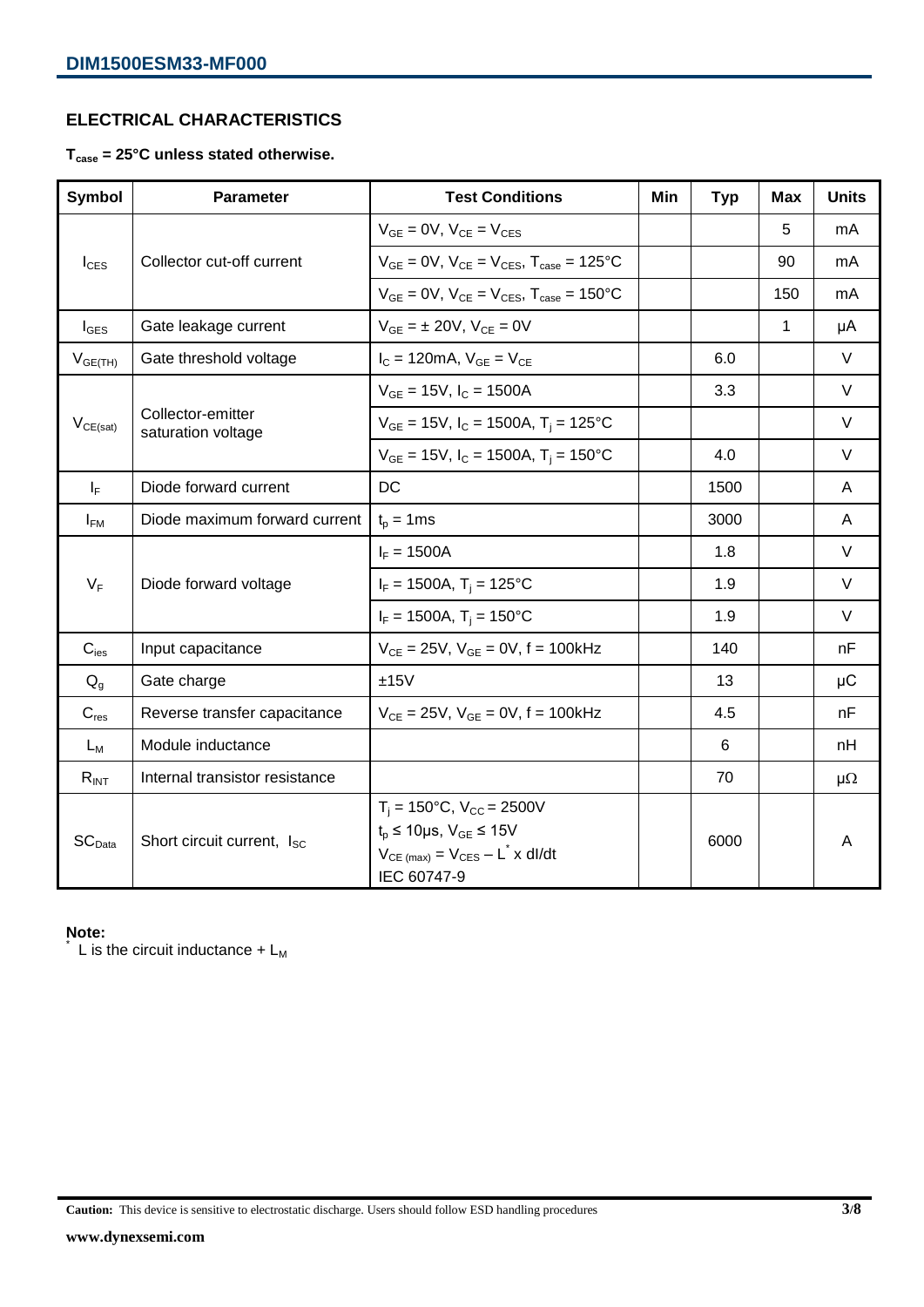# **ELECTRICAL CHARACTERISTICS**

#### **Tcase = 25°C unless stated otherwise**

| Symbol       | <b>Parameter</b>               | <b>Test Conditions</b>                              | Min | Typ. | Max | <b>Units</b> |
|--------------|--------------------------------|-----------------------------------------------------|-----|------|-----|--------------|
| $t_{d(off)}$ | Turn-off delay time            | $I_c = 1500A$                                       |     | 1680 |     | ns           |
| t            | Fall time                      | $V_{GE} = \pm 15V$                                  |     | 290  |     | ns           |
| $E_{OFF}$    | Turn-off energy loss           | $V_{CF} = 1800V$                                    |     | 1100 |     | mJ           |
| $t_{d(on)}$  | Turn-on delay time             | $R_{g(ON)} = 1.8\Omega$<br>$R_{g(OFF)} = 1.8\Omega$ |     | 760  |     | ns           |
| t,           | Rise time                      | $C_{GE} = 330nF$                                    |     | 360  |     | ns           |
| $E_{ON}$     | Turn-on energy loss            | $L_s \sim 150$ nH                                   |     | 1800 |     | mJ           |
| $Q_{rr}$     | Diode reverse recovery charge  | $I_F = 1500A$                                       |     | 1000 |     | μC           |
| $I_{rr}$     | Diode reverse recovery current | $V_{CE} = 1800V$                                    |     | 1750 |     | A            |
| $E_{rec}$    | Diode reverse recovery energy  | $dl_F/dt = 4000A/\mu s$                             |     | 1050 |     | mJ           |

#### **Tcase = 125°C unless stated otherwise**

| Symbol              | <b>Parameter</b>               | <b>Test Conditions</b>                              | Min | Typ. | <b>Max</b> | <b>Units</b> |
|---------------------|--------------------------------|-----------------------------------------------------|-----|------|------------|--------------|
| $t_{d(\text{off})}$ | Turn-off delay time            | $I_c = 1500A$                                       |     | 1790 |            | ns           |
| Ţŧ                  | Fall time                      | $V_{GE} = \pm 15V$                                  |     | 360  |            | ns           |
| $E_{OFF}$           | Turn-off energy loss           | $V_{CF} = 1800V$                                    |     | 1690 |            | mJ           |
| $t_{d(on)}$         | Turn-on delay time             | $R_{g(ON)} = 1.8\Omega$<br>$R_{g(OFF)} = 1.8\Omega$ |     | 700  |            | ns           |
| t,                  | Rise time                      | $C_{GE} = 330nF$                                    |     | 180  |            | ns           |
| $E_{ON}$            | Turn-on energy loss            | $L_s \sim 150$ nH                                   |     | 3090 |            | mJ           |
| $Q_{rr}$            | Diode reverse recovery charge  | $I_F = 1500A$                                       |     | 1540 |            | μC           |
| $I_{rr}$            | Diode reverse recovery current | $V_{CE} = 1800V$                                    |     | 1810 |            | A            |
| $E_{rec}$           | Diode reverse recovery energy  | $dl_F/dt = 4000A/\mu s$                             |     | 1490 |            | mJ           |

#### **Tcase = 150°C unless stated otherwise**

| Symbol              | <b>Parameter</b>               | <b>Test Conditions</b>                              | Min | Typ. | <b>Max</b> | <b>Units</b> |
|---------------------|--------------------------------|-----------------------------------------------------|-----|------|------------|--------------|
| $t_{d(\text{off})}$ | Turn-off delay time            | $I_c = 1500A$                                       |     | 1800 |            | ns           |
| tғ                  | Fall time                      | $V_{GF} = \pm 15V$                                  |     | 1040 |            | ns           |
| $E_{\text{OFF}}$    | Turn-off energy loss           | $V_{CF} = 1800V$                                    |     | 1880 |            | mJ           |
| $t_{d(on)}$         | Turn-on delay time             | $R_{g(ON)} = 1.8\Omega$<br>$R_{g(OFF)} = 1.8\Omega$ |     | 740  |            | ns           |
| $t_{r}$             | Rise time                      | $C_{GE} = 330nF$                                    |     | 450  |            | ns           |
| $E_{ON}$            | Turn-on energy loss            | $L_s \sim 150$ nH                                   |     | 3400 |            | mJ           |
| $Q_{rr}$            | Diode reverse recovery charge  | $I_F = 1500A$                                       |     | 1820 |            | $\mu$ C      |
| $I_{rr}$            | Diode reverse recovery current | $V_{CE} = 1800V$                                    |     | 1910 |            | A            |
| $E_{rec}$           | Diode reverse recovery energy  | $dl_F/dt = 4000A/\mu s$                             |     | 1790 |            | mJ           |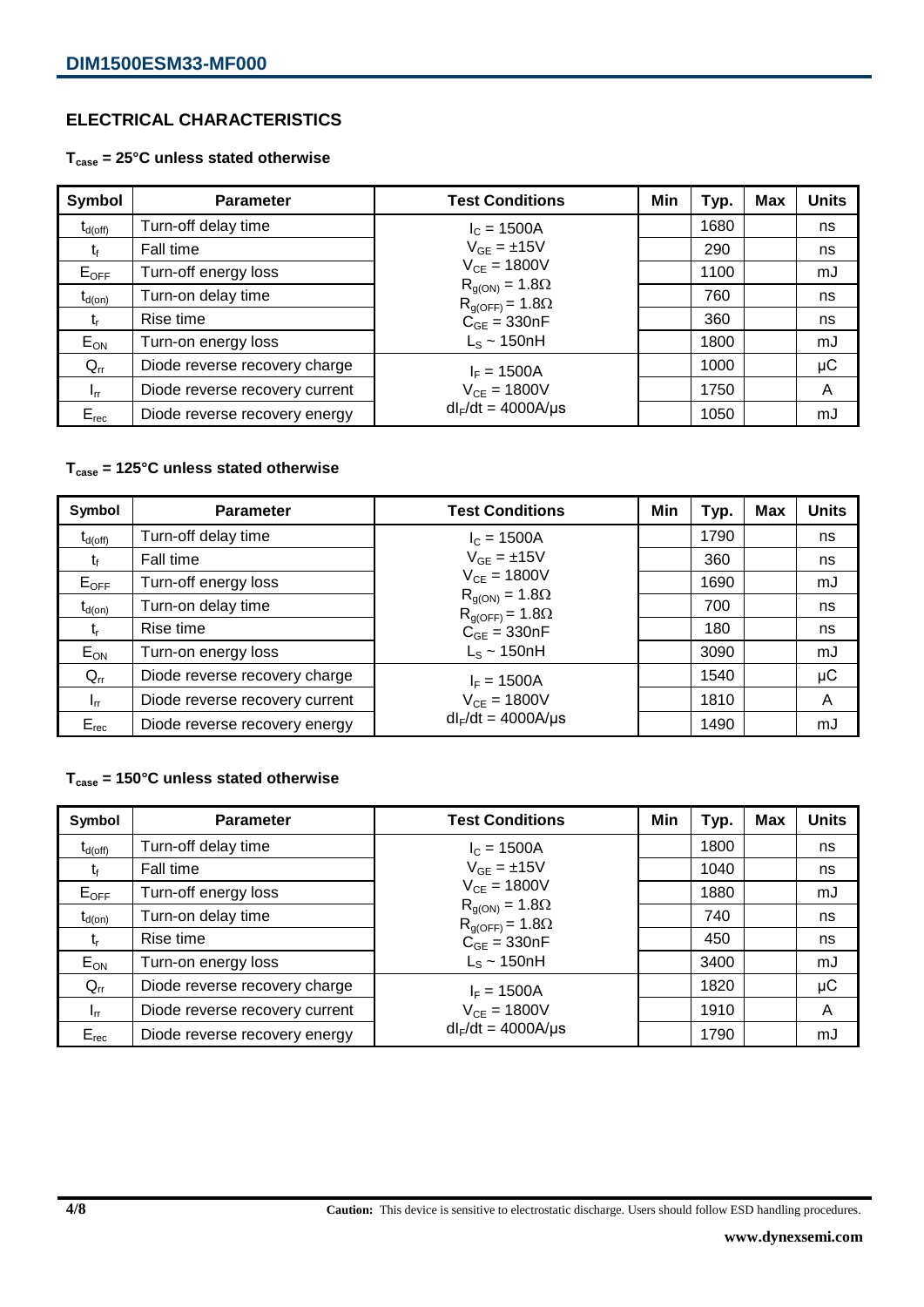# **DIM1500ESM33-MF000**



**Fig. 5 Typical switching energy vs collector current Fig. 6 Typical switching energy vs gate resistance**

**Caution:** This device is sensitive to electrostatic discharge. Users should follow ESD handling procedures **5/8**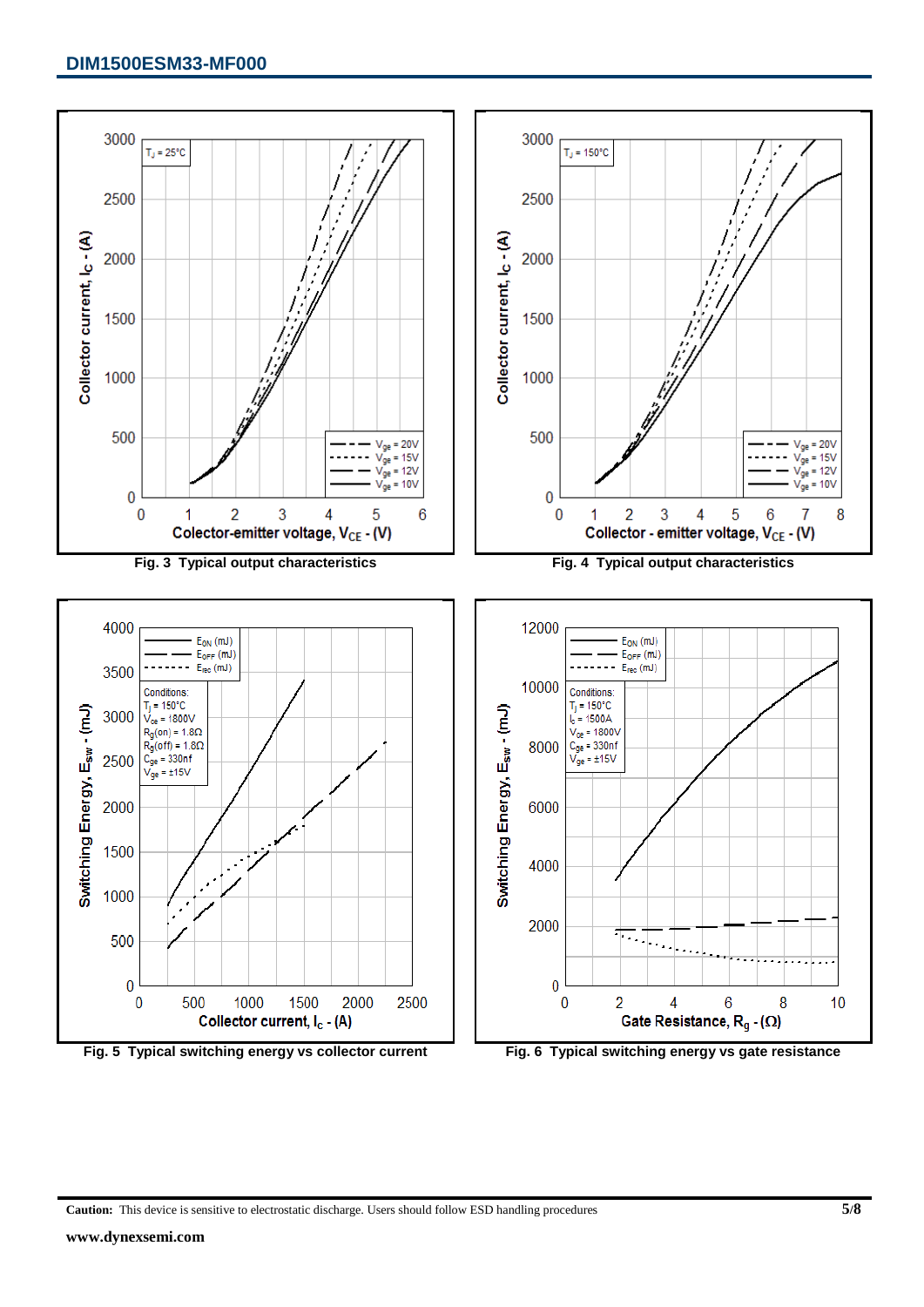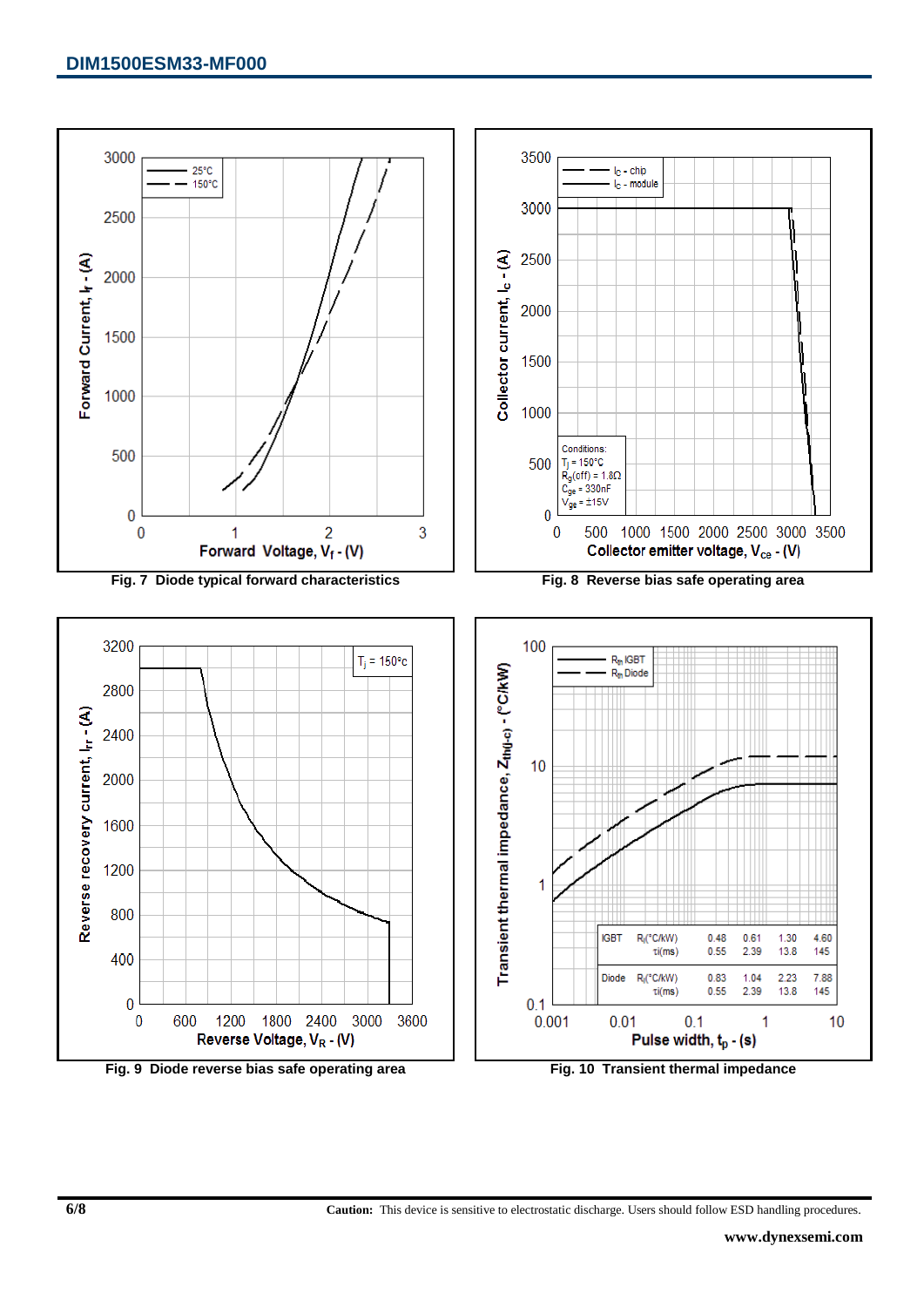#### **PACKAGE DETAILS**

For further package information, please visit our website or contact Customer Services. All dimensions in mm, unless stated otherwise. **DO NOT SCALE.**



**Caution:** This device is sensitive to electrostatic discharge. Users should follow ESD handling procedures **7/8**